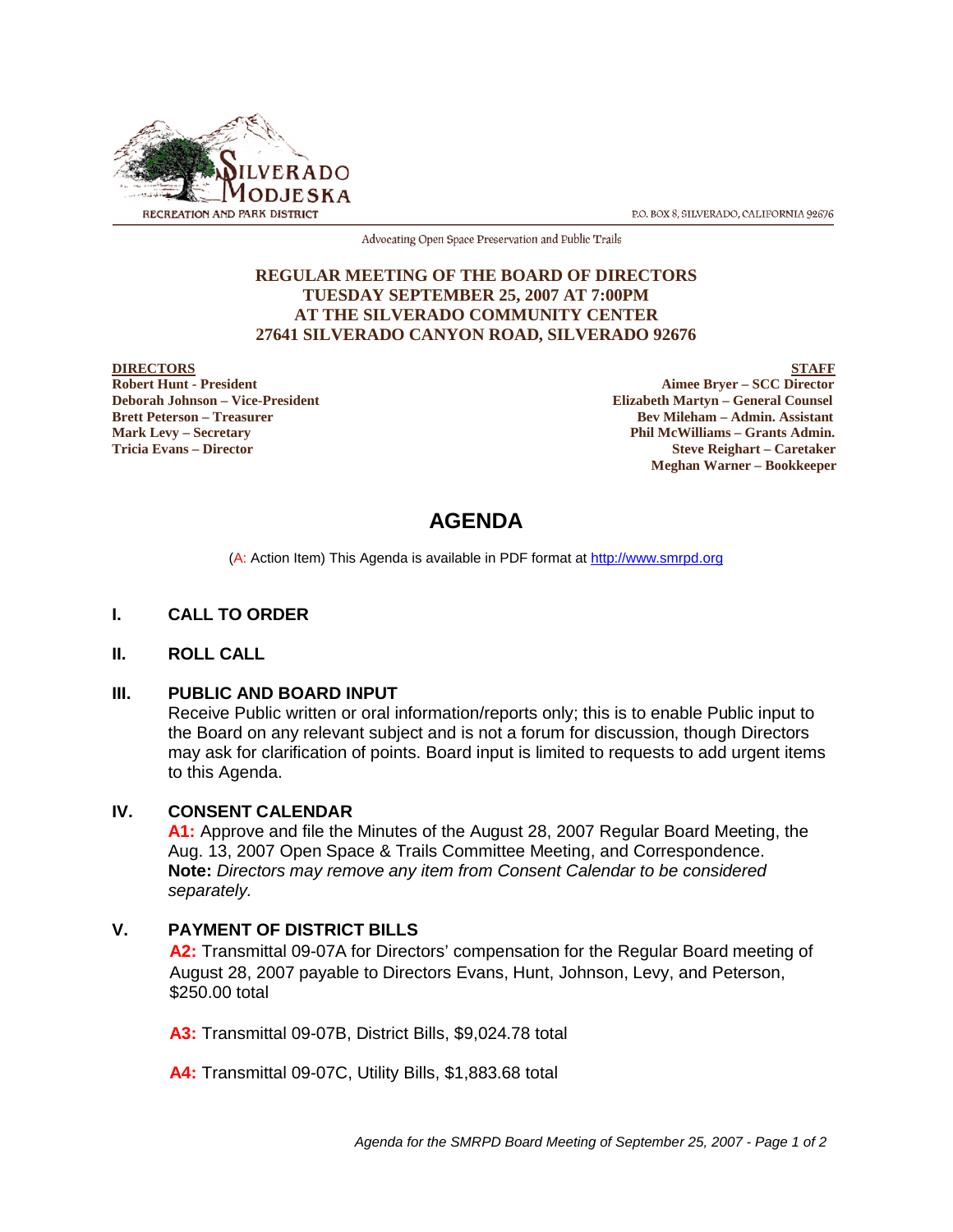# **VI. CHILDREN'S CENTER DIRECTOR'S REPORT**

### **VII. GRANTS ADMINISTRATOR'S REPORT**

#### **VIII. CARETAKER'S REPORT**

- (A) Discuss security of community center doors as it relates to unauthorized entry and use.
- (B) **A6:** Authorize HVAC repair or replacement in the new wing of the Silverado Community Center.

#### **IX. OTHER DISTRICT BUSINESS**

- (A) **A5:** Approve purchase of 3 refrigerators at \$580 each plus delivery charges, to replace the aging energy-wasting units at the Silverado and Modjeska Community Centers and the Caretaker's residence.
- (B) Discuss Recreation Program fee structure, and assign an ad hoc committee to define it in detail.
- (C) Discuss organizing a community dedication ceremony for the newly completed riding/hiking/bicycling access route to the Silverado Truck Trail at the top of the Mesa access road, recently installed by the Irvine Ranch Conservancy with the permission of Kane Ranch. The cooperative effort of these two entities ensures continued public access to the popular trail route.
- (D) **A6:** Authorize HVAC repair or replacement in the new wing of the Silverado Community Center.
- (E) **A7:** Discuss the format and location of a Volunteer Appreciation event with a budget authorization, and assign an ad hoc committee to work out the details.
- (F) **PURSUANT TO GOVERNMENT CODE §54954.2** members of the Board of Directors or Staff may ask questions for clarification, make brief announcements, make brief reports on his/her own activities. The Board or a Board member may provide a reference to Staff or other resources for factual information, request the Staff to report back at a subsequent meeting concerning any matter, or direct that a matter of business be placed on a future agenda. Such matters may be brought up under Directors' Comments:
	- (1) Director Evans
	- (2) Director Hunt
	- (3) Director Johnson
	- (4) Director Levy
	- (5) Director Peterson
- **X. CLOSED SESSION PURSUANT TO GOVT. CODE §54956.9(c) Potential litigation – 1 case**

#### **XI. RETURN TO OPEN SESSION**

(A) Report on Closed Session action, if any.